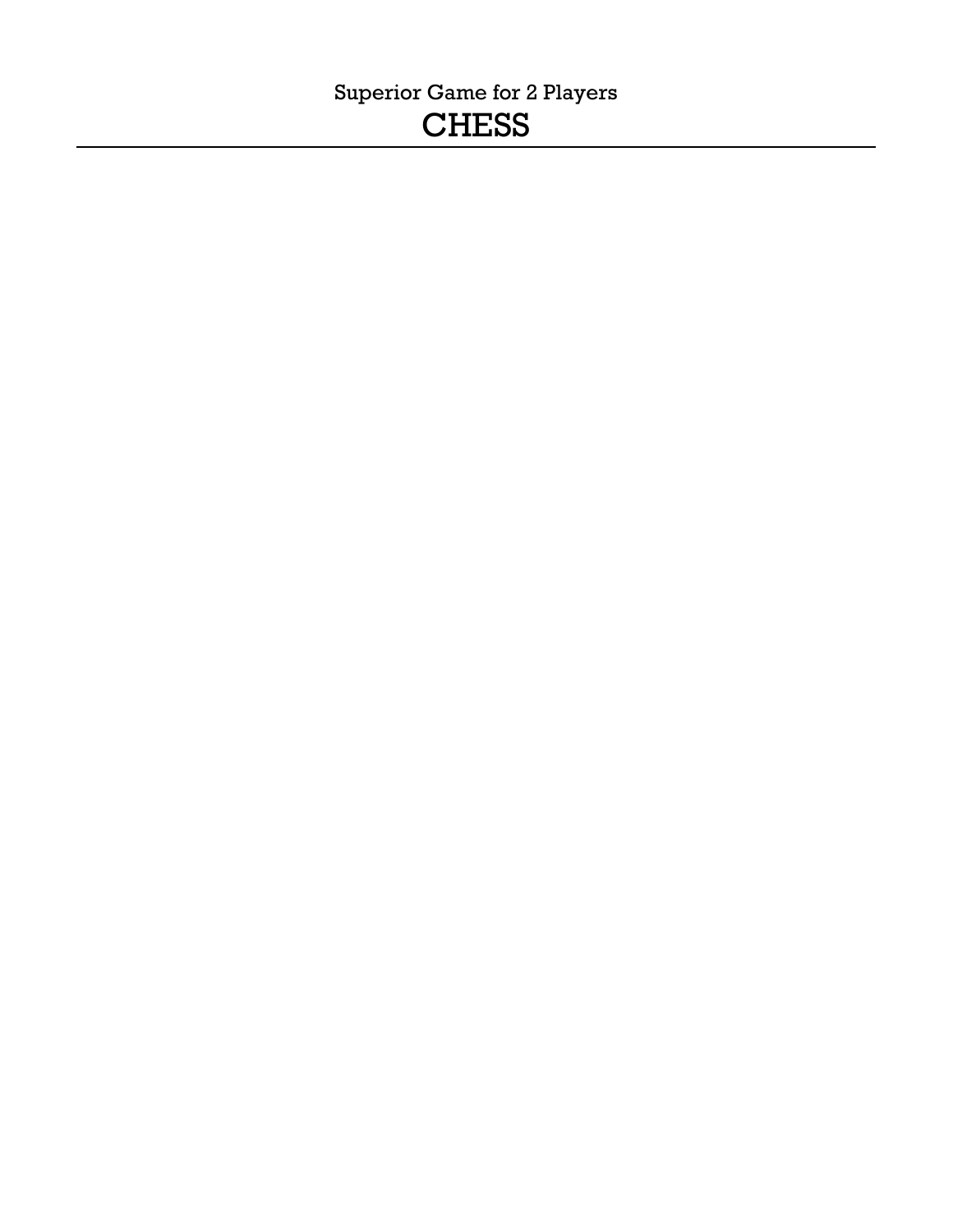## Introduction

There are tens of thousands of books written about chess, most of them full of detailed strategies, tactics, and principles designed to hone the skills of a dedicated player. This is not our purpose here. The following is written for those who have never played chess or who played a little in their distant past and have forgotten some of the basics. Other than the bare facts one needs to begin play, I offer but one bit of advice: Chess need be no more serious than you want it to be. Remember to have fun!

## Historical Notes

Chess is the most respected, challenging, and widely played two-person game in the Western hemisphere (and much of the Eastern as well). The game seems to have its origins in India some fifteen centuries ago and gained its current form around the time Columbus sailed the ocean blue.

# The Playing Area

Chess is played on a flat board popularly known as a chess board or checker board. This board is generally about 12 to 16 inches square, but it can be any size from tiny "pocket" boards, to large fields on which real people represent the game pieces. Every chess board is divided into 64 squares forming a grid of eight by eight squares that are colored alternately light and dark so that each square is a different color than its neighbors in that row (known as a rank) and column (known as a file). For ease of reference, the ranks are numbered from 1 to 8, and the files are labeled from a to h. Given squares can thus be denoted by a combination of letter and number, such as d2 or h7.

At the beginning of the game, the board is between the players aligned so that the corners with light squares are to each player's right side.

#### The Game Pieces

Each player controls 16 playing pieces which come in six different types. As named in the Western world, these are: one King, one Queen, two Bishops, two Knights, two Rooks and eight Pawns. Traditionally, the pieces belonging to one player are referred to as "white" and those belonging to the other player are referred to as "black," although sets of chess pieces (chessmen) can be – and often are – made of various materials and can be in any colors, so long as there is a clearly discernable contrast between the two sides. In such cases, the lighter color is referred to as "white."

Generally, the King is the tallest piece, then the Queen, Bishop, Knight and Rook with the Pawns being the shortest.

There are symbols, letters (used to record moves and captures), and point values commonly associated with each type of chess piece.



Symbol: Castle turret Letter: R Value: 5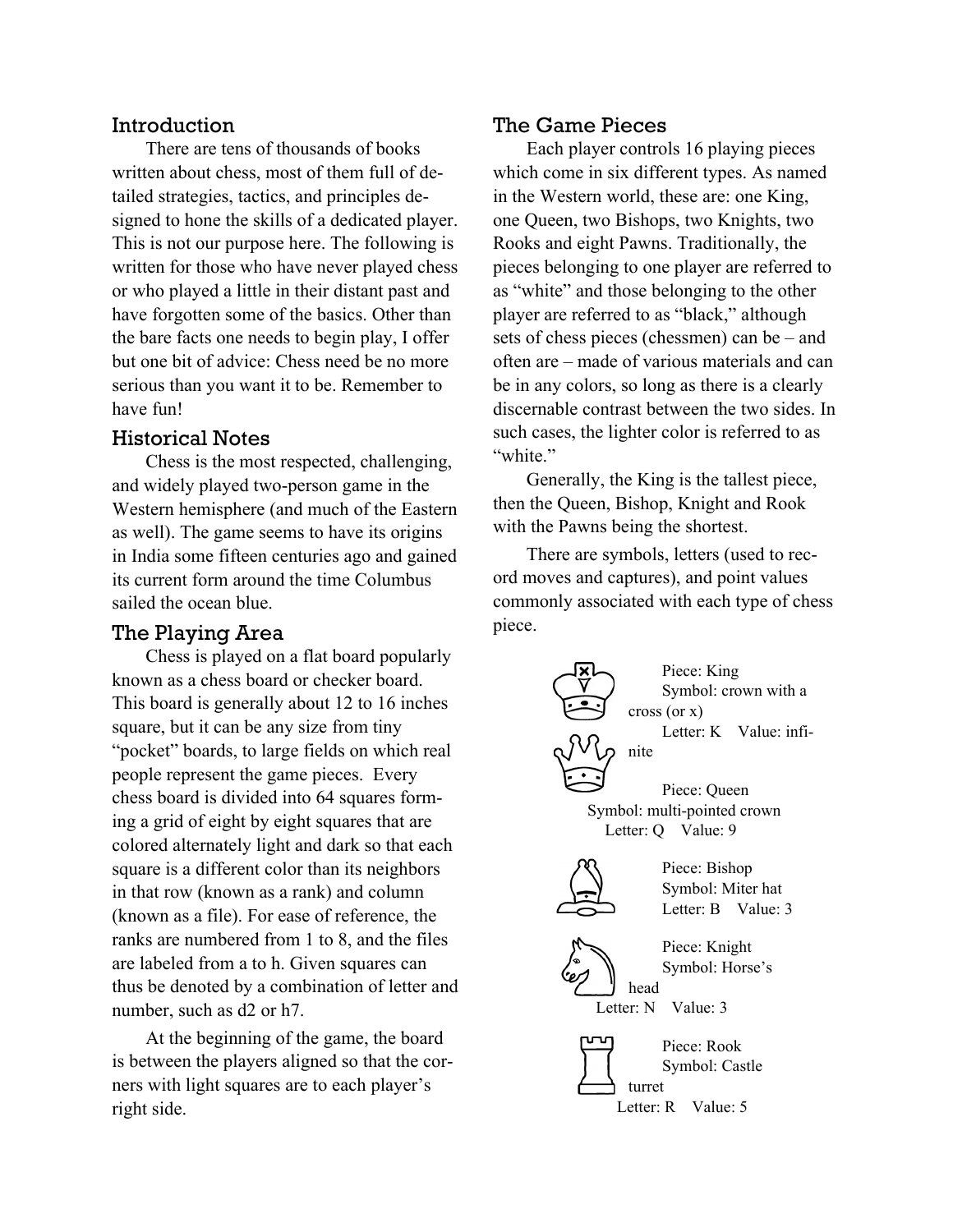

The white and black pieces are arranged on opposite ends of the board so that each color is closest to the person playing it.



Note that the Queen always starts on her own color, that is, white on a light square and black on a dark square. This means that the Kings face each other in the same file (column), as do the Queens. Players take turns moving their playing pieces around the board; one move per turn. Often chess clocks are used to ensure that each player has an equal amount of playing time available in a game.

#### The Moves

Each type of chessmen has its own distinct abilities to move around the board and to capture opposing pieces. With the exception of his knights, a player can move his pieces only in straight lines that are unoccupied by another of his pieces. When an opponent's piece is encountered along the piece's path, it may be captured. Capturing an opponent's piece involves removing it from the board and taking its place with the capturing piece. No piece may be moved beyond the boundary of the board unless it has been captured.

**The King** can move (and capture) one space (square) in any direction from its current position; horizontally, vertically, and diagonally as marked with circles in the illustration below. The King is unique in that it cannot move into a square in which it is threatened.



**The Queen** can move (and capture) any number of spaces in any direction — in a straight line.

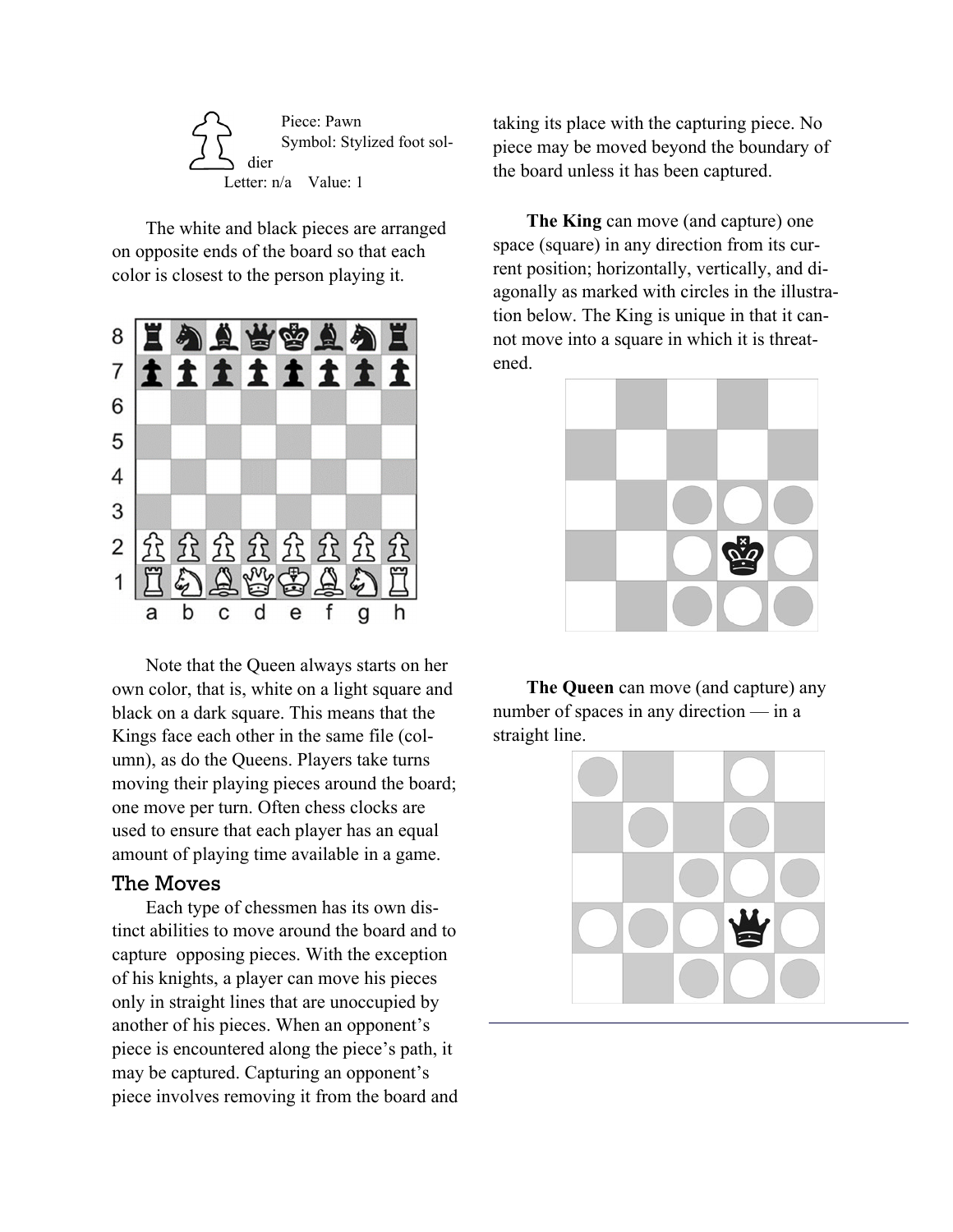**The Rook** can move (and capture) any number of spaces along horizontal (side to side) or vertical (forward and back) lines.



**The Bishop** can move (and capture) any number of spaces along diagonal lines.



**The Knight's** mobility is special and it is the only piece that is not restricted by the presence of other pieces on adjoining squares. The knight can "jump over" or "slide between" other pieces in a pattern that can be thought of as two-over-and-one-up (or oneup-and-two-over) or as straight-slant (or slantstraight).



On its first move, **the Pawn** can move either one or two spaces forward (toward the opponent). On subsequent moves, the pawn can only move one space forward. Unlike any other piece, pawns capture differently than they move. A pawn may capture an opposing piece only if that piece is occupying a square that is one space diagonally forward.



*The* "X" *indicates a piece that may be captured by the pawn.* 

#### Winning

The object of chess is to trap your opponent's king so that its capture in imminent and cannot be avoided. When a player threatens his opponent's king – that is, moves a piece into a position from which it could capture the king – the king is considered to be "in check," and the player must announce this condition by saying "Check." (Some tournament players no longer follow this rule.) If the opponent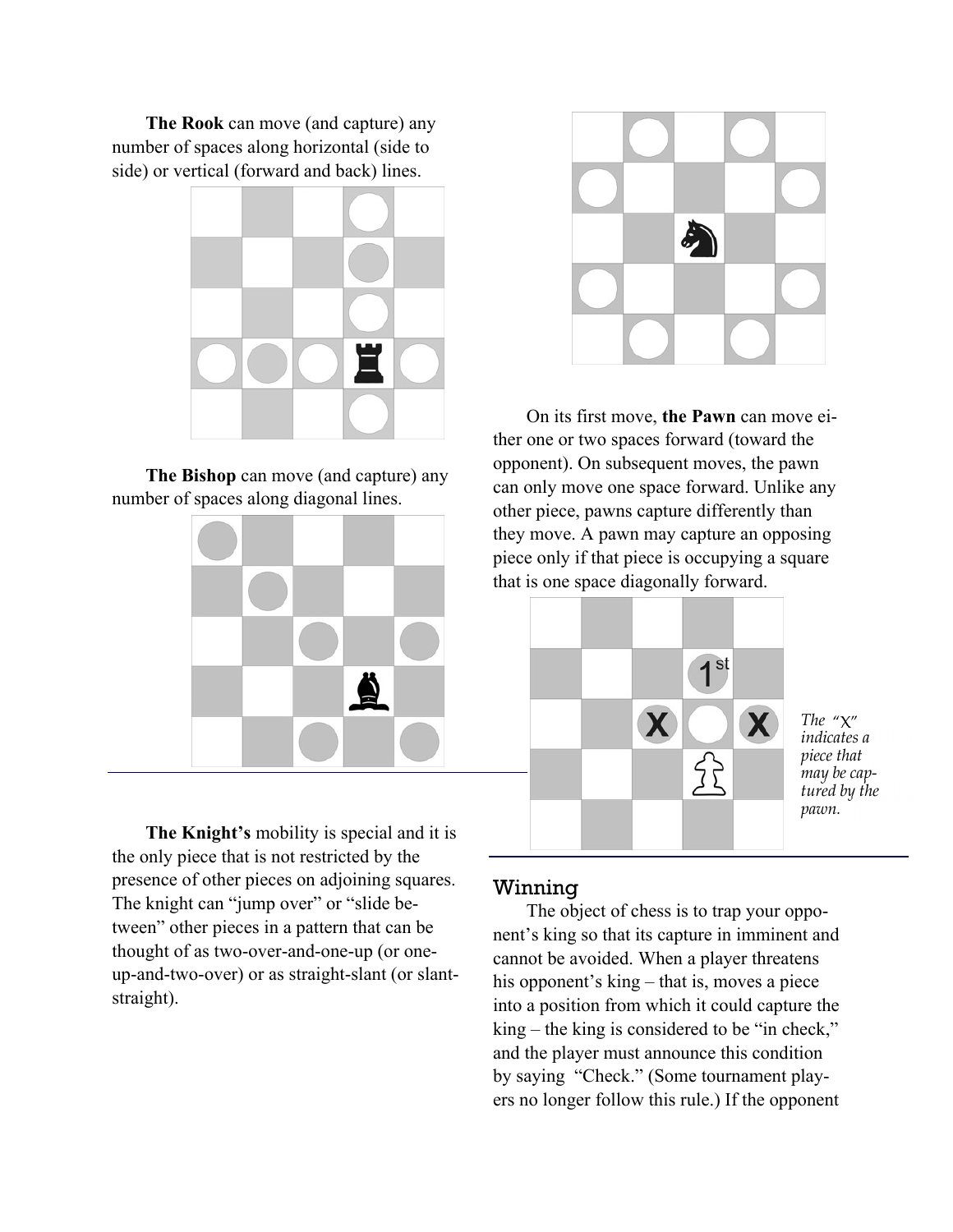can make no move without the king remaining in check, the player says "Checkmate" and the game is over.

Two examples of check:

Black's King on g7 in check by White's Bishop on eS.  $[Be5+]$ 



Black's King on h8 is in check by 7 White's Bishop on b2 (which also controls g7) cannot move to g8 due to Knight or to h7 due to its own Pawn.  $[Bb2++]$ 





White's King on e1 in check by Black's Queen on f2. The King cannot capture the Queen because she is protected by the Bishop on c5.  $[Qf2++]$ 



Two examples of checkmate:

# Special Moves

**Castling**: During a single turn, a player may move his King two spaces to the right or left and place the corresponding Rook on the square to the inside of that King, providing that three conditions are met: One, neither the King nor the Rook have been moved so far in the game. Two, the spaces between the King and the Rook are unoccupied. And three, the King is not in check and does not cross or enter a square where it would be in check. This very common move is known as "to castle" or "castling." The symbols used to record the move are 0-0 (if the castle is to the King's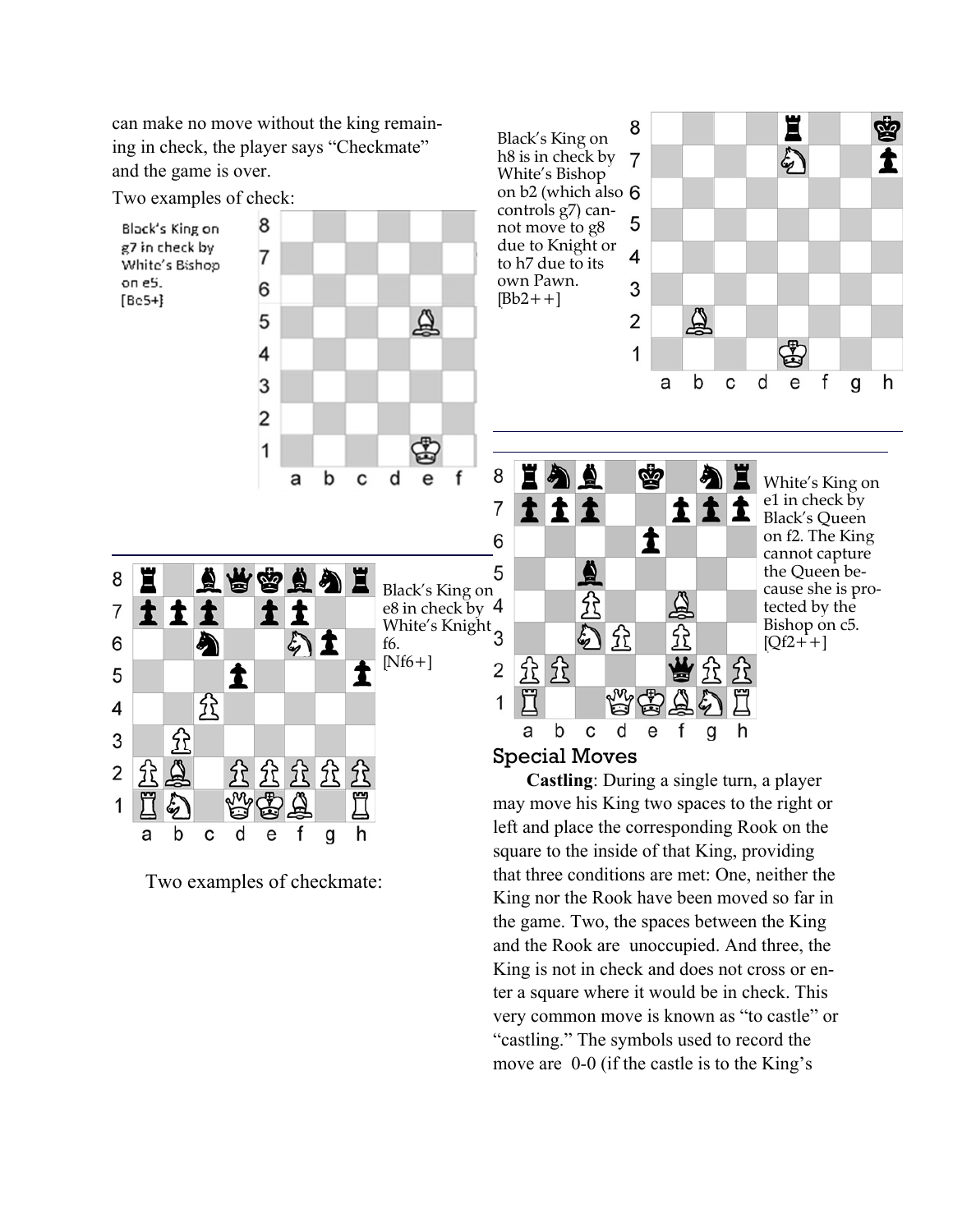side of the board) and 0-0-0 (if to the Queen's side).



After White has castled King-side:



After Black has castled Queen-side:—



*En Passant*: If a player (for illustration purposes let's say White) has advanced his Pawn three spaces forward from its original position and Black moves a Pawn two spaces forward so as to occupy a space beside

White's Pawn, thus avoiding landing where it could be captured by the White Pawn, then (on his ensuing move only) White has the option of capturing Black's Pawn as if it were sitting on the square behind it. That is, as if Black had only moved one space forward instead of two.

If Black advances his Pawn on b7 to b5 (black dot) he does not avoid capture because White may move her Pawn from c5 to b6 (white dot) thereby taking Black's Pawn *en passant.*



**Pawn Promotion**: Upon reaching an opponent's king row, a Pawn may be promoted by replacing it with any other playing piece except for a King. Typically, this would be a Queen, but sometimes a Knight could better check the King. Also, other pieces might be chosen to prevent a stalemate (see below). Turning a Pawn into some piece other than a Queen is called "under promotion." If the player's Queen is still on the board, and the set being used does not provide a second Queen, a captured Rook may be inverted to become the second Queen.